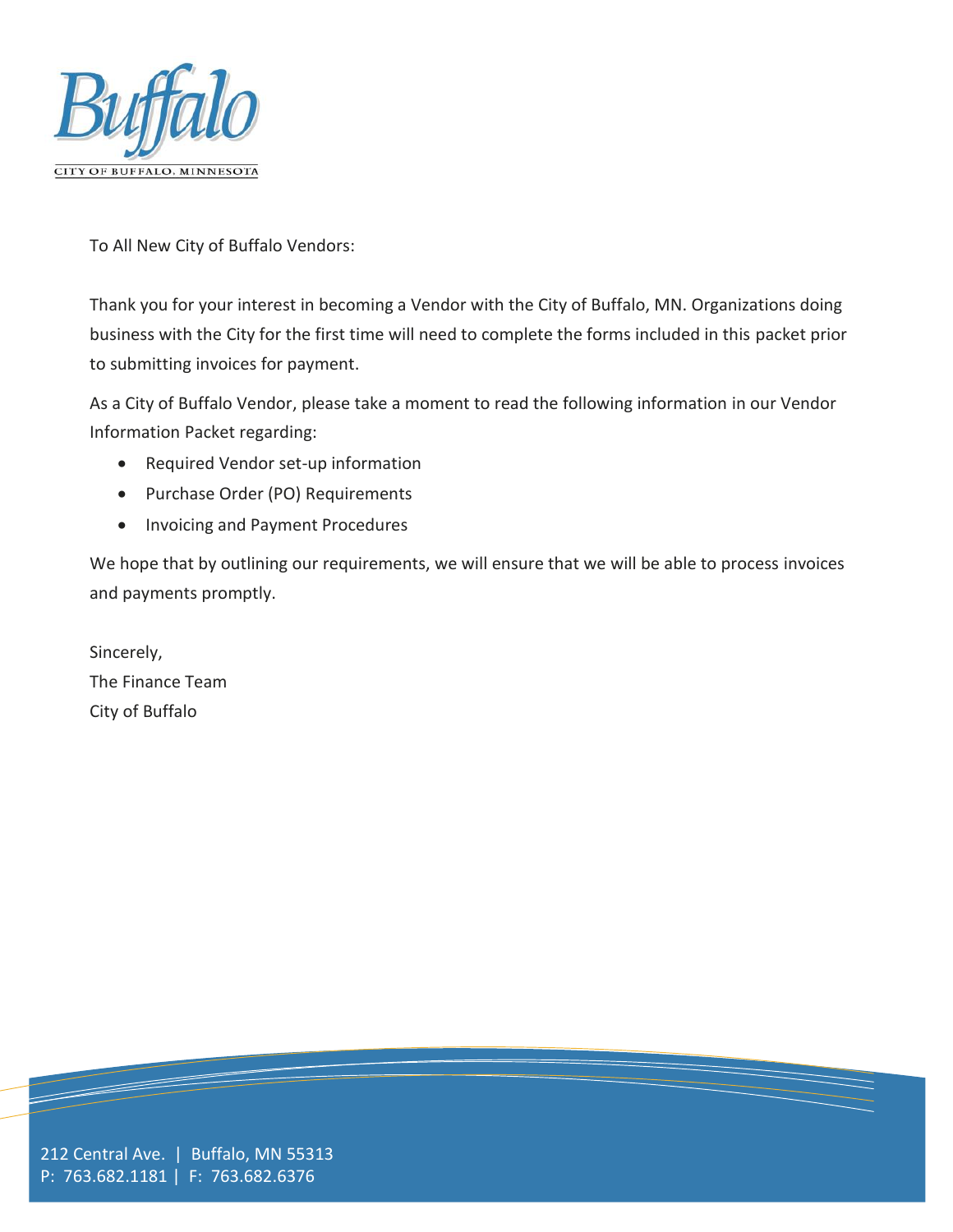

## **VENDOR INFORMATION PACKET**

## **Introduction**

The purpose of the Vendor Welcome Packet is to outline the details necessary for a vendor to do business with the City of Buffalo. This manual is intended to be the primary reference document that vendors can use to become familiar with the processes that will improve communication with the City of Buffalo as well as inform vendors about procurement and disbursement policies and procedures that should be followed so timely payment of invoices can be made.

## **Required Vendor Setup Information:**

As the first step to working with the City of Buffalo as a vendor, we will need the following information returned immediately to our finance department:

- Vendor Information Form **(Required)**
- W-9 Form **(Required)**
- Certificate of Insurance **(Required if working or delivering onsite)**
- ACH Authorization Form **(Optional)**

Please submit completed forms via email to **AccountsPayable@ci.buffalo.mn.us**

## **Questions**

If you require additional assistance, please feel free to contact the Finance Department: Email: AccountsPayable@ci.buffalo.mn.us Main Office Phone: 763-682-1181 Chrissie: 763-684-5415

## **Purchase Orders**

Vendors must accept purchase orders for all purchases that are over \$200.00 unless otherwise approved. The City will not be responsible for payment for goods or services provided to the City without an approved purchase order. Please ensure all invoices reference the assigned purchase order (PO) number.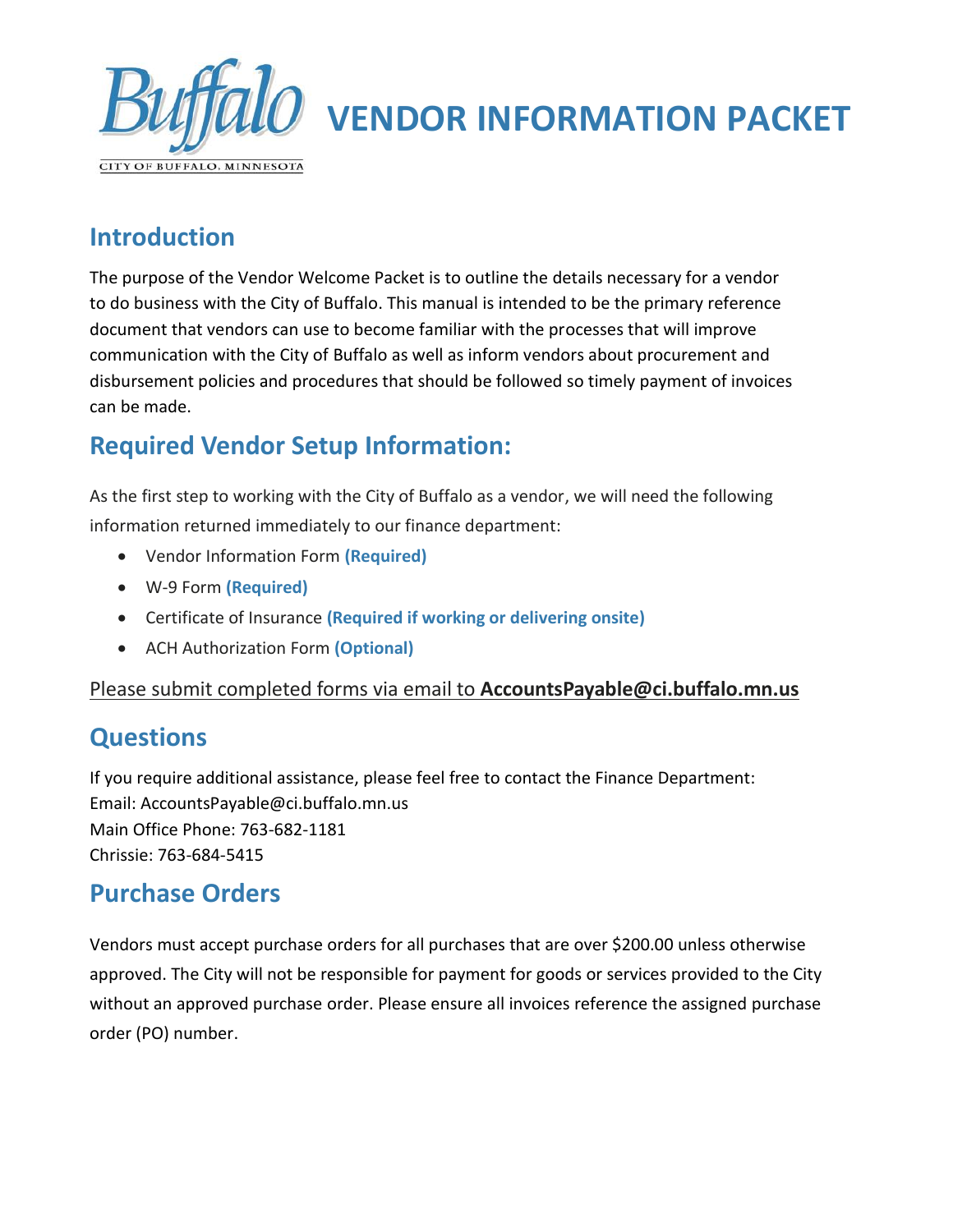## **Invoicing**

All vendors providing goods and services to the City of Buffalo are required to provide an acceptable invoice. Payment processing may be delayed if invoices have missing or incorrect information.

#### **All vendor invoices must include the following information:**

- Vendor name and address
- Date of invoice
- Invoice number
- list of goods or services, including the date service was provided
- The name of the City of Buffalo department staff initiating the purchase
- Total amount due
- Tax must be broken out and itemized separately if applicable (The City of Buffalo is

tax-exempt, except for Buffalo Wine & Spirits, Wild Marsh Golf Course, and the Electric Department.)

#### **Invoices MUST be emailed (preferred) or mailed to the following:**

**AccountsPayable@ci.buffalo.mn.us**

**City of Buffalo Attn: Accounts Payable 212 Central Ave Buffalo, MN 5531**

The City is not responsible for any lost invoices, late charges, or finance charges for invoices sent to any other address or email.

## **Payment**

The City can issue payments by check or ACH. To enroll in ACH payments, please contact AccountsPayable@ci.bufflao.mn.us and request the ACH Authorization Form.

Payments are sent the day after our City Council meetings. City Council meetings are held on the first and third Monday of each month. Invoices are paid within 30 days after receipt of the invoice.

All payment inquiries should be directed to the Finance Department.

## **Vendor Account Changes**

It shall be the responsibility of the vendor doing business with the City of Buffalo to inform the City of any changes such as W-9, name, address, phone, email, etc. The Finance Department manages the process of setting up new vendors and maintaining existing vendor files. If a vendor needs to update their information, they should fill out the appropriate forms and email them to AccountsPayable@ci.buffalo.mn.us for processing.